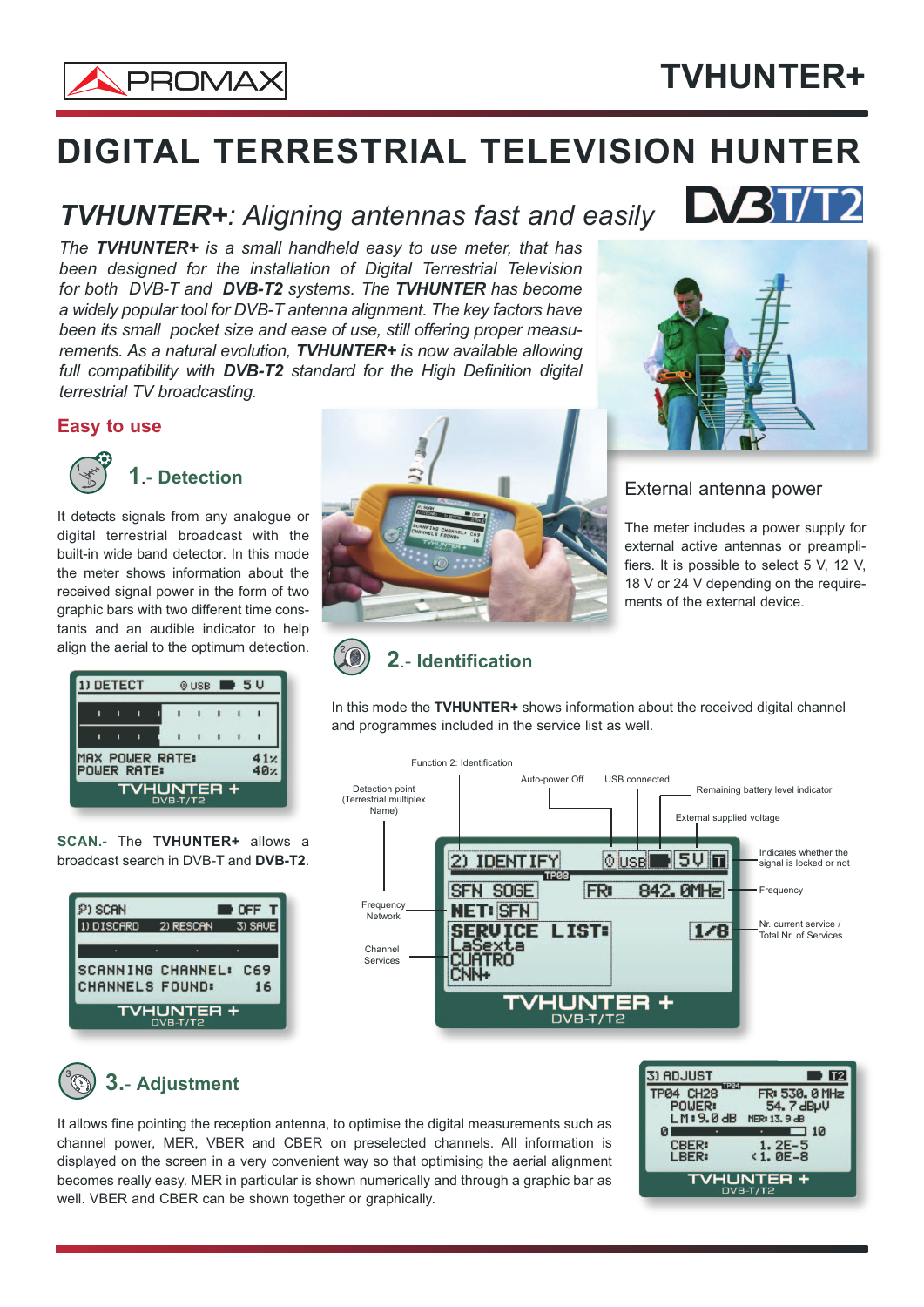

## **TVHUNTER +**

| <b>SPECIFICATIONS</b>                                                                                                                                                                                                       | <b>TVHUNTER+</b>                                                                                                                                                                                                                                                                                         |
|-----------------------------------------------------------------------------------------------------------------------------------------------------------------------------------------------------------------------------|----------------------------------------------------------------------------------------------------------------------------------------------------------------------------------------------------------------------------------------------------------------------------------------------------------|
| <b>TUNING</b>                                                                                                                                                                                                               |                                                                                                                                                                                                                                                                                                          |
| <b>Frequency range</b><br><b>Measurement points</b>                                                                                                                                                                         | 170 MHz to 858 MHz (UHF)<br>50 maximum                                                                                                                                                                                                                                                                   |
| <b>RF INPUT</b>                                                                                                                                                                                                             |                                                                                                                                                                                                                                                                                                          |
| Impedance<br><b>Connector</b><br>Level range<br><b>Maximum signal level</b>                                                                                                                                                 | $75 \Omega$<br>Universal, including BNC, DIN and F interchangeable adapter<br>40 dBµV to 100 dBµV<br>DC to 100 Hz 30 Vrms<br>170 MHz to 858 MHz 120 dBµV                                                                                                                                                 |
| <b>DIGITAL SIGNALS MEASUREMENTS</b>                                                                                                                                                                                         |                                                                                                                                                                                                                                                                                                          |
| <b>DVB-T (COFDM) MEASUREMENTS</b>                                                                                                                                                                                           |                                                                                                                                                                                                                                                                                                          |
| <b>Power</b><br><b>MER</b><br><b>CBER</b><br><b>VBER</b><br><b>Link Margin</b>                                                                                                                                              | 40 to 100 dBµV<br>0 to 35 dB<br>1E-6 to 1E-1<br>1E-8 to 1E-1<br>In dB (Range depends on signal parameters)                                                                                                                                                                                               |
| <b>DVB-T SIGNAL PARAMETERS</b>                                                                                                                                                                                              |                                                                                                                                                                                                                                                                                                          |
| <b>Carriers</b><br><b>Guard Interval</b><br><b>Code Rate</b><br><b>Modulation</b><br><b>Bandwidth</b><br><b>Spectral inversion</b><br><b>Displayed information</b><br><b>Configuration of test points</b>                   | 2k / 8k<br>1/4, 1/8, 1/16, 1/32<br>1/2, 2/3, 3/4, 5/6, 7/8<br>QPSK, 16-QAM, 64-QAM<br>6,7 and 8 MHz<br>ON, OFF, (AUTO)<br>Multiplex name and its first 48 services, if it is detected<br>Visual indication of DVB-T locked signal<br>By means of USB 2.0 connection to PC. (Cable and software included) |
| <b>DVB-T2 (COFDM) MEASUREMENTS</b>                                                                                                                                                                                          |                                                                                                                                                                                                                                                                                                          |
| Power<br><b>MER</b><br><b>CBER</b><br><b>LBER</b><br><b>Link Margin</b>                                                                                                                                                     | 40 to 100 dBµV<br>0 to 35 dB<br>1E-6 to 1E-1<br>1E-8 to 1E-1<br>In dB (Range depends on signal parameters)                                                                                                                                                                                               |
| <b>DVB-T2 SIGNAL PARAMETERS</b>                                                                                                                                                                                             |                                                                                                                                                                                                                                                                                                          |
| <b>Carriers</b><br><b>Guard Interval</b><br><b>Bandwidth</b><br><b>Spectral Inversion</b><br><b>Pilot Pattern</b><br><b>Code Rate PLP</b><br><b>PLP Constellation</b><br><b>PLP Constellation Rotation</b><br><b>PLP ID</b> | 1k, 2k, 4k, 8k, 8k+ EXT, 16k, 16k+ EXT, 32k, 32k+ EXT<br>1/4, 19/256, 1/8, 19/128, 1/16, 1/32, 1/128<br>5, 6, 7 and 8 MHz<br>ON, OFF (AUTO)<br>PP1-PP8<br>$1/2$ , $3/5$ , $2/3$ , $3/4$ , $4/5$ , $5/6$<br>QPSK, 16QAM, 64QAM, 256QAM<br>ON / OFF (AUTO)<br>$0 - 255$                                    |
| <b>EXTERNAL UNITS POWER SUPPLY</b>                                                                                                                                                                                          | Through the RF input connector                                                                                                                                                                                                                                                                           |
| Output voltage<br>Maximum external output power                                                                                                                                                                             | 5 V, 12 V, 15 V, 24 V ± 1 V<br>5 W (2.5 W for +5 V)                                                                                                                                                                                                                                                      |
| <b>BACK-LIGHT DISPLAY</b>                                                                                                                                                                                                   | Automatic                                                                                                                                                                                                                                                                                                |